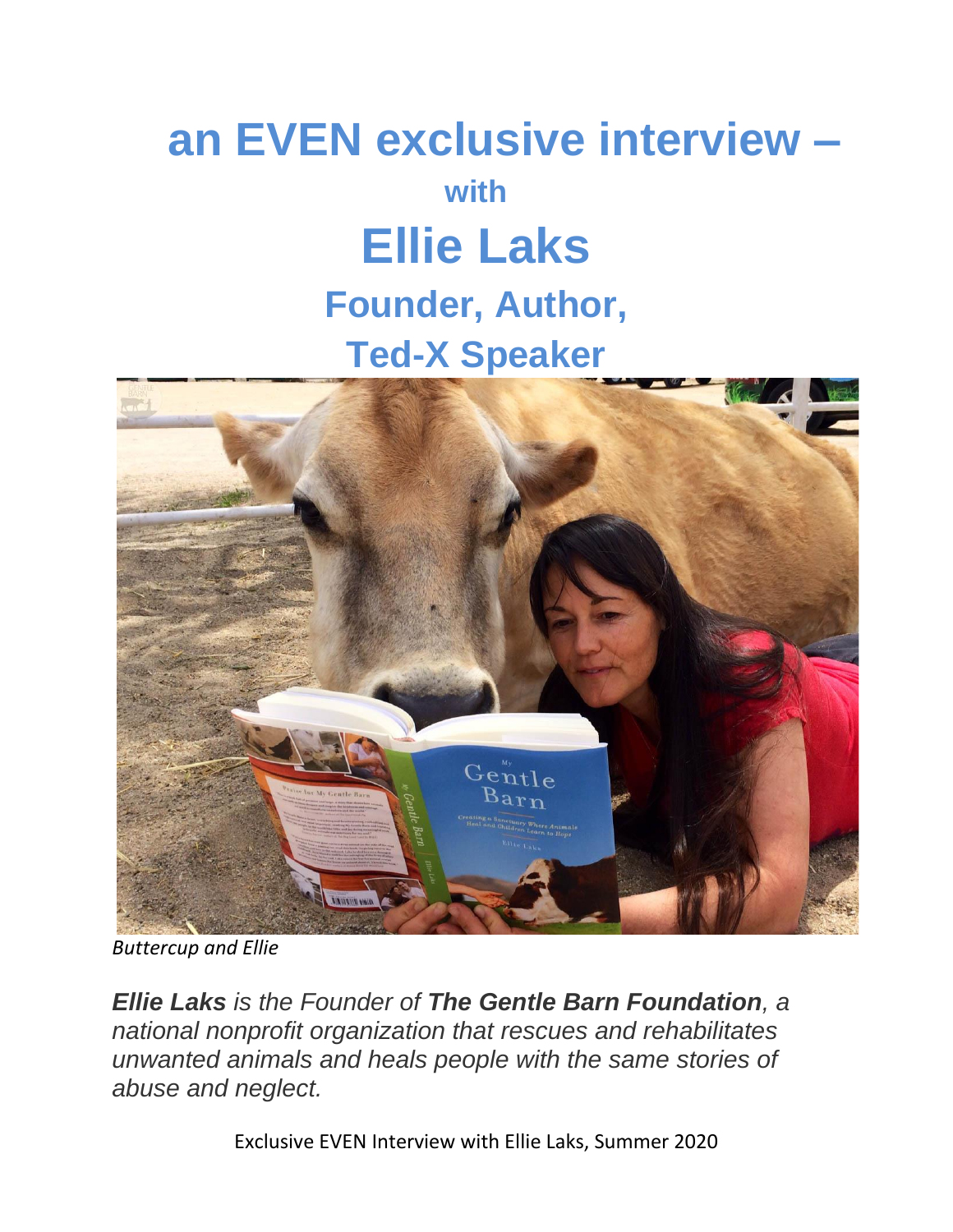*She is a celebrated animal welfare advocate, humane educator, and the author of* **My Gentle Barn: Creating a Sanctuary Where Animals Heal***, and* **Children Learn to Hope.**



*King*

*Ellie founded The Gentle Barn in 1999. She invented her own "gentle healing method" that allows old, sick, injured and terrified animals to fully recover using a combination of Western medicine, holistic modalities, holding therapy and lots of love. Ellie is an expert in rehabilitating orphaned and sick animals, like puppies with Parvo and calves from veal crates.* 

*In her work at The Gentle Barn, she has hosted hundreds of thousands of visitors and developed programs for at-risk, underprivileged, and intellectually or developmentally disabled children. The rescued animals at The Gentle Barn also act as ambassadors of kindness and compassion for groups of war veterans, senior citizens, domestic abuse survivors, and those in recovery from addiction and gang affiliation.*

*Ellie has appeared in influential media outlets including The Ellen Show, People Magazine, Life Magazine, Animal Planet, The Huffington Post, Turning Point, Women's World, NBC, CBS, ABC, PBS, The New York Times, and many more.*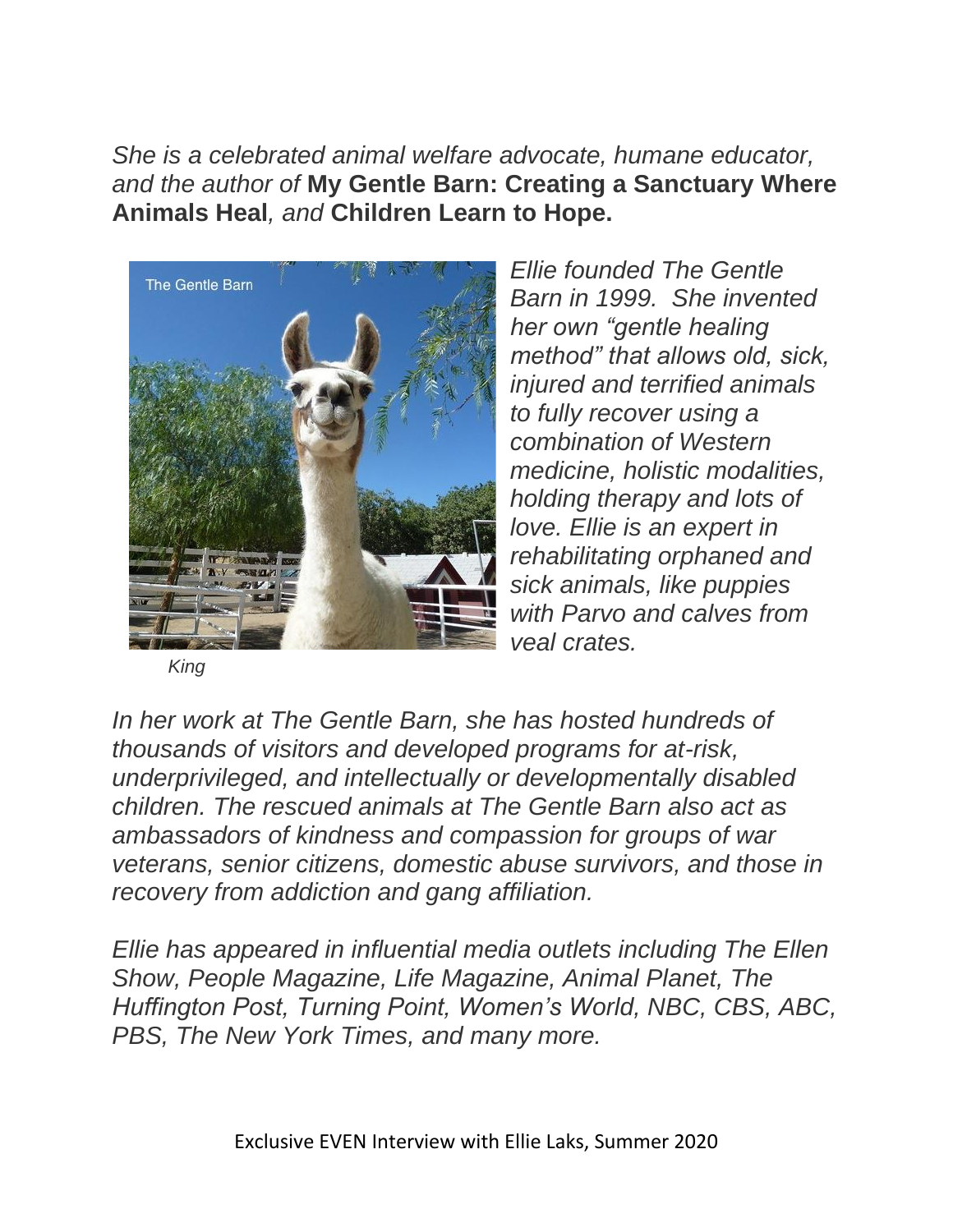*She is a highly effective and charismatic public speaker who has presented at animal rights conferences, environmental conventions, eco feminism summits, veg festivals, pet expos, universities, high schools, and corporate functions. Her message motivates audiences towards higher awareness, profound compassion, realizing dreams, and developing an enhanced sense of purpose.* 

*To date, Ellie has saved hundreds of animals and hosted over 500,000 guests. The Gentle Barn is currently home to approximately 200 animals and has grown to include three locations; outside Los Angeles, California, Nashville Tennessee, and St. Louis, Missouri.* 

*Ellie's goal is to open Gentle Barns in every state, so that everyone in America can have the opportunity to hug a cow, cuddle a turkey or give a pig a tummy rub.* 



# **~~~~~~~~~~~~~~~~~**

# **You can't have a bad day after hugging a cow.** - **Ellie Laks**

**~~~~~~~~~~~~~~~~~**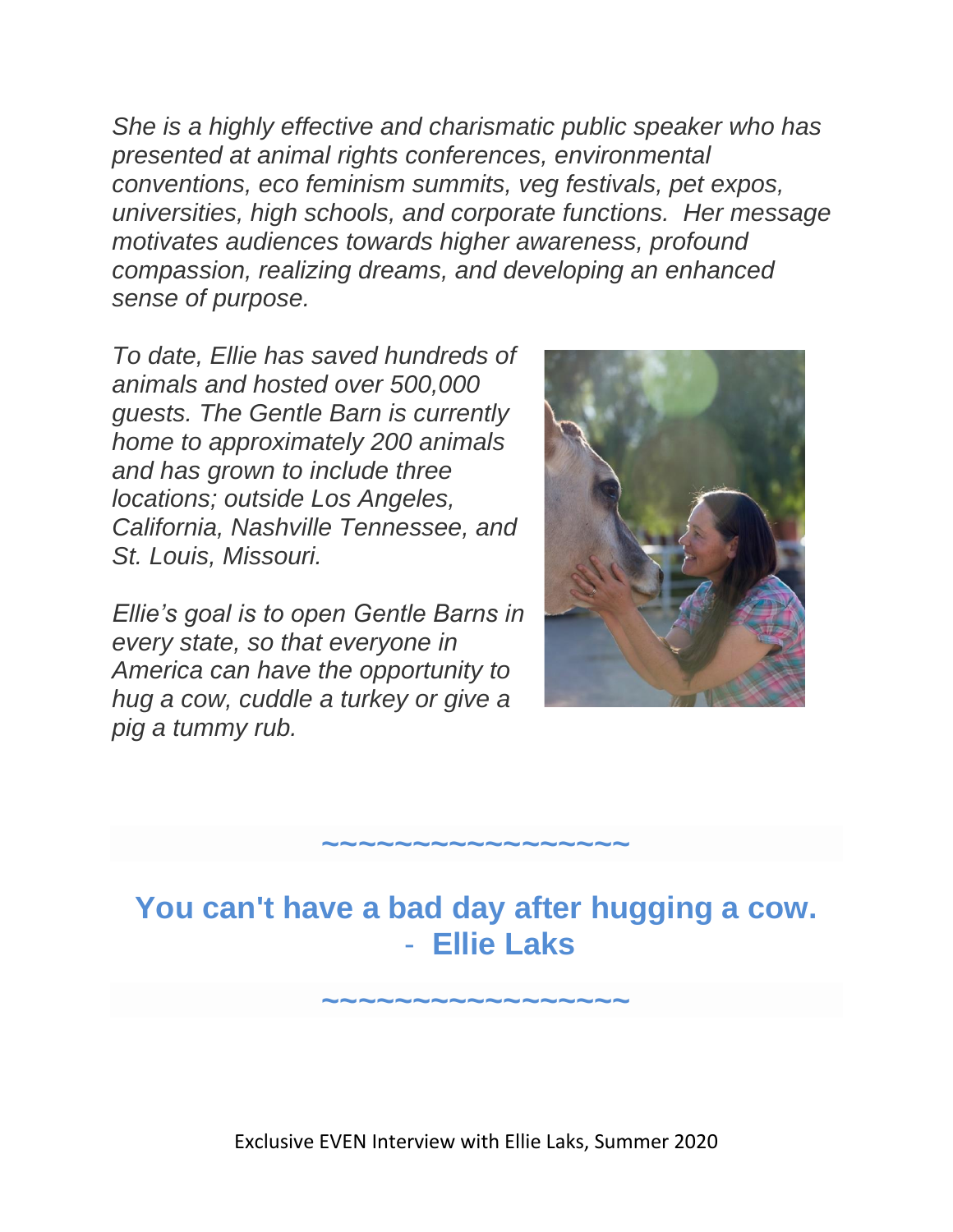# **EVEN: How did veganism become part of your life?**

**Ellie:** At the age of 11, I realized that chicken and rice was the same thing as chicken, and stopped eating animals, but I had no idea about the truth of dairy, eggs, and honey. It wasn't until I had just started The Gentle Barn in 1999 that a guest told me about the dairy industry and I went vegan on the spot.



*Ellie and Rita*

It is so crazy to me that we don't know what really happens, and when we finally find out, veganism is the only obvious choice.

#### **EVEN: Who was an influential person in your life earlier on that led you to veganism?**

**Ellie:** The man who asked me if I was vegan and told me about the dairy and egg industry was Vegan Bob, a radio show host and animal advocate. He came to visit The GB after I had just opened it and he asked if I was vegan.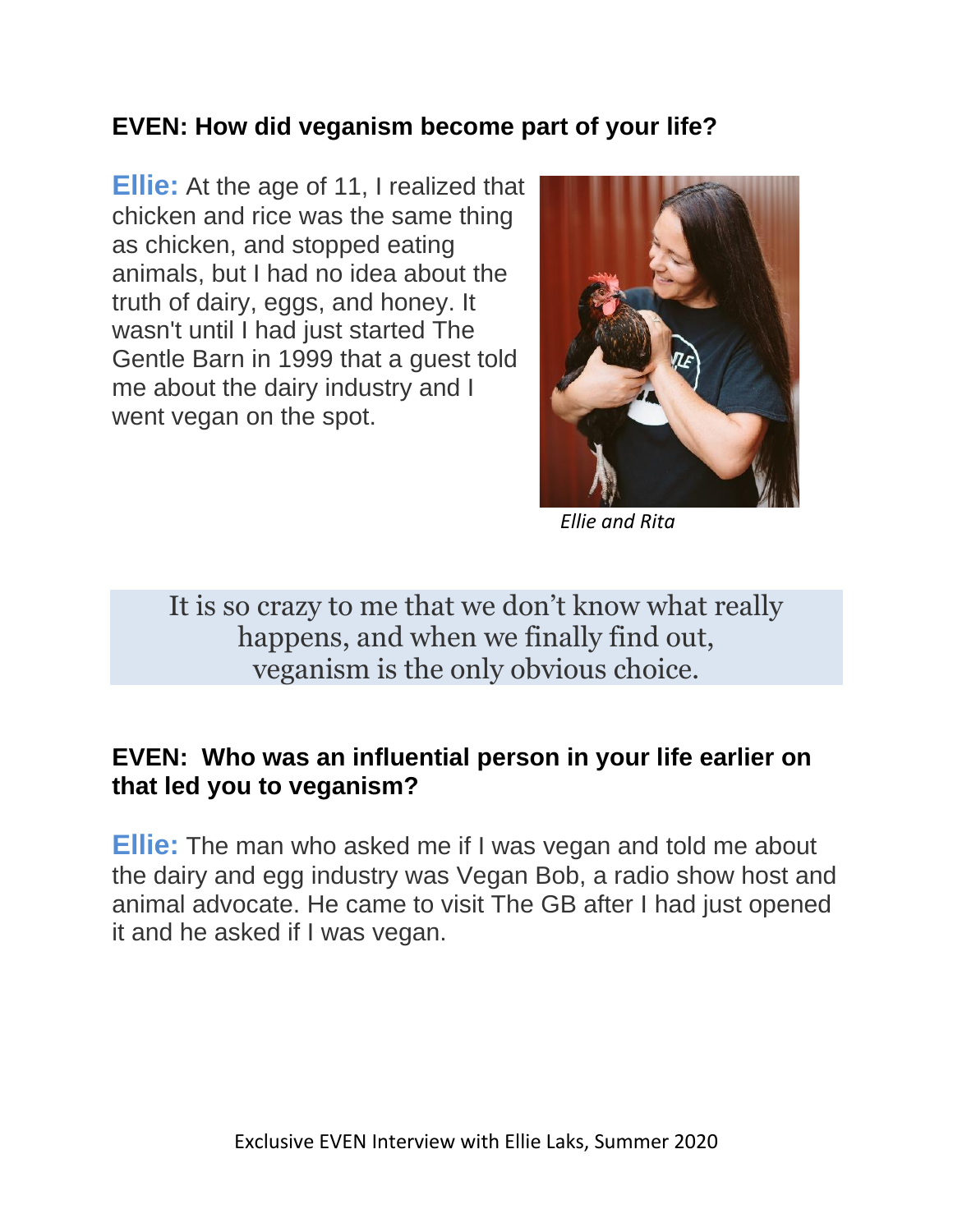# I had been vegetarian since I was 11 years old but I didn't know that the dairy and egg industry hurt animals.

He told me how the dairy industry impregnates cows, kills the babies, and steals the milk for humans to drink. And that was the day I went vegan.

# **EVEN: What, in your opinion, is the most misunderstood idea about veganism?**

**Ellie:** The lies we have all grown up with, like milk does a body good, and meat is what's for dinner, and we must get protein. It is just crazy that we think it is healthier to eat animals, when the truth is that it is much healthier not to.

We have to realize that the lies in our society about eating animals were perpetuated by the meat and dairy industry to make money.

They don't have our best interest in mind. They are trying to create a successful business, and it is up to us to buy things that are kind and healthy.

#### **EVEN: What do you think makes veganism hard for people?**

**Ellie:** Mainstream ideas that we have to eat meat to be healthy and unknowing doctors confirming that ignorance.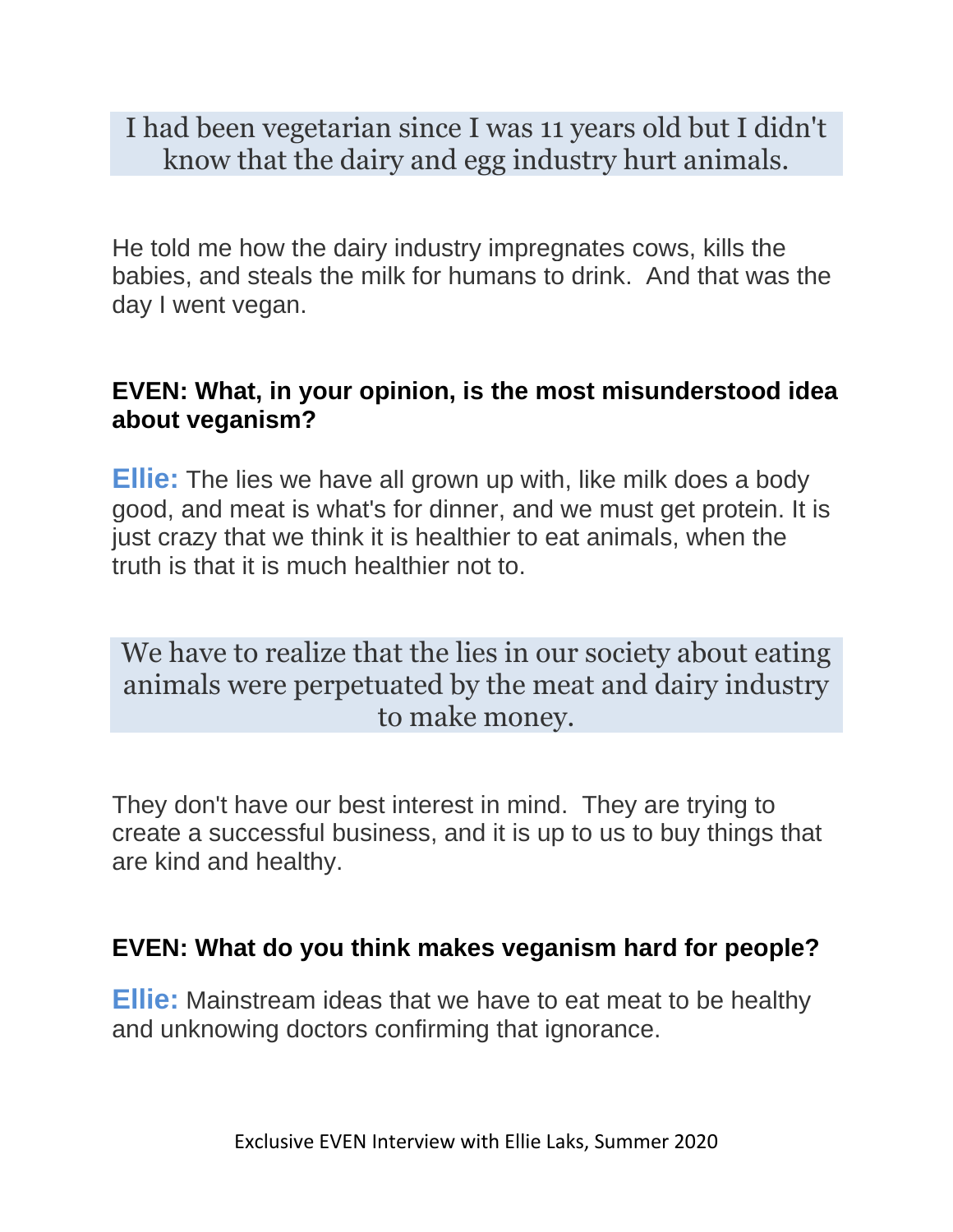

If only the mainstream public could understand once and for all that eating fruits, vegetables, nuts and grains is what we are meant to eat and that is the way we will thrive.

 *Thanksgiving Sampling*

# **EVEN: What one thing from your thinking in childhood do you wish you could change?**

**Ellie:** I wish I could show the world that milk causes so much suffering to animals, and it is stealing babies from their mothers and destroying families. I wish I could have gone vegan earlier, but I had no idea about the suffering. I am grateful to know the truth now though and want to enlighten as many people as I can so they, too, can live in truth, kindness, and health.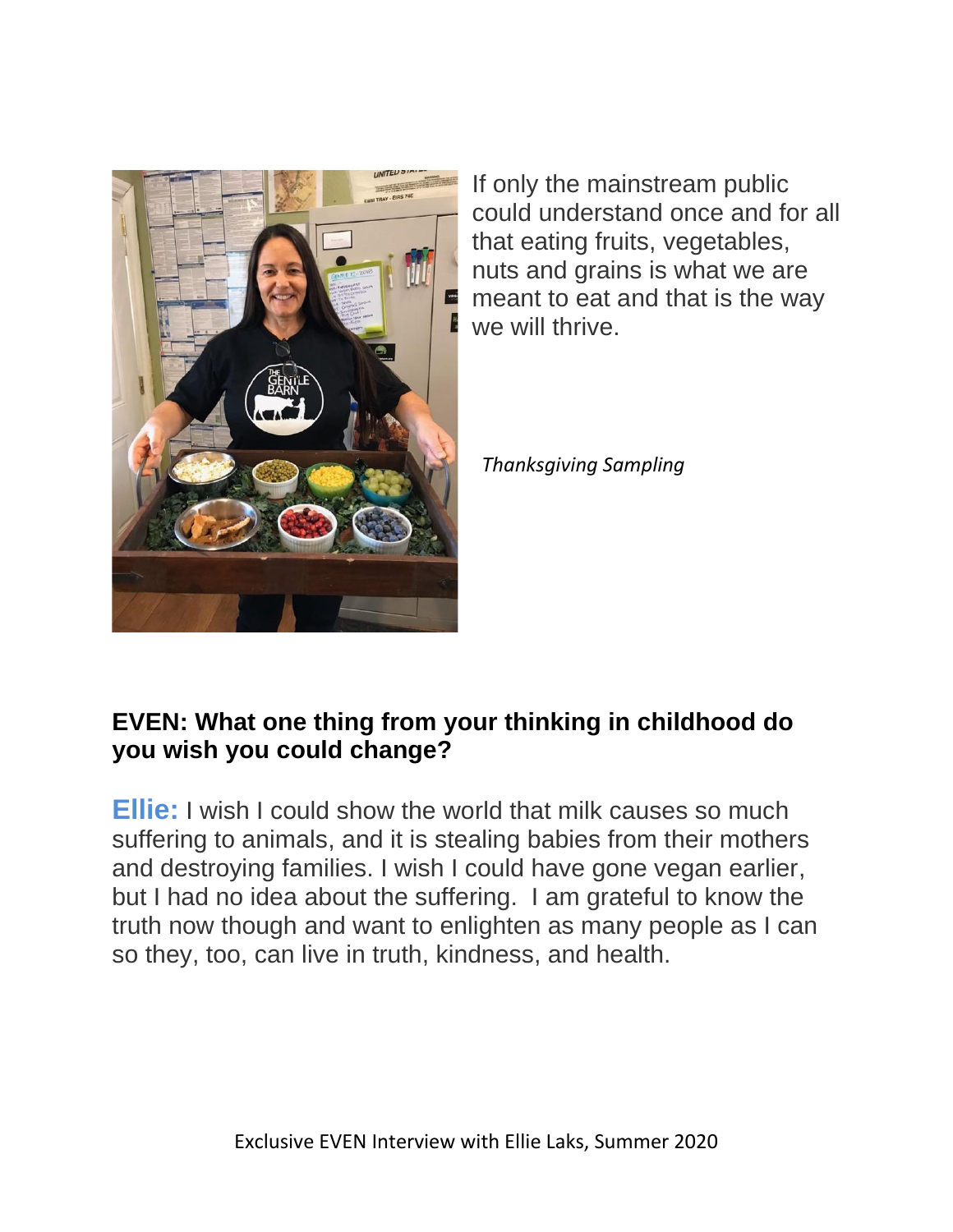#### **EVEN: If you were to mentor a younger person today, what guidance might you offer? What encouraging words might you share with a newbie?**

#### **Ellie:** How

powerful we are as individuals and how much change we can create by going vegan, opening our hearts to animals, and connecting to nature. That going vegan is the future, and we are the change we need to see in the world.



*Ellie and Barry*

# **EVEN: What advice would you give to a vegan advocate wanting to become more of an activist?**

**Ellie:** My advice would be to stay gentle! It is so easy to know what we know and be frustrated and angry with others who don't know.

But it is our job to stay compassionate and kind and nonjudging. We must spread our message gently and lovingly for everyone.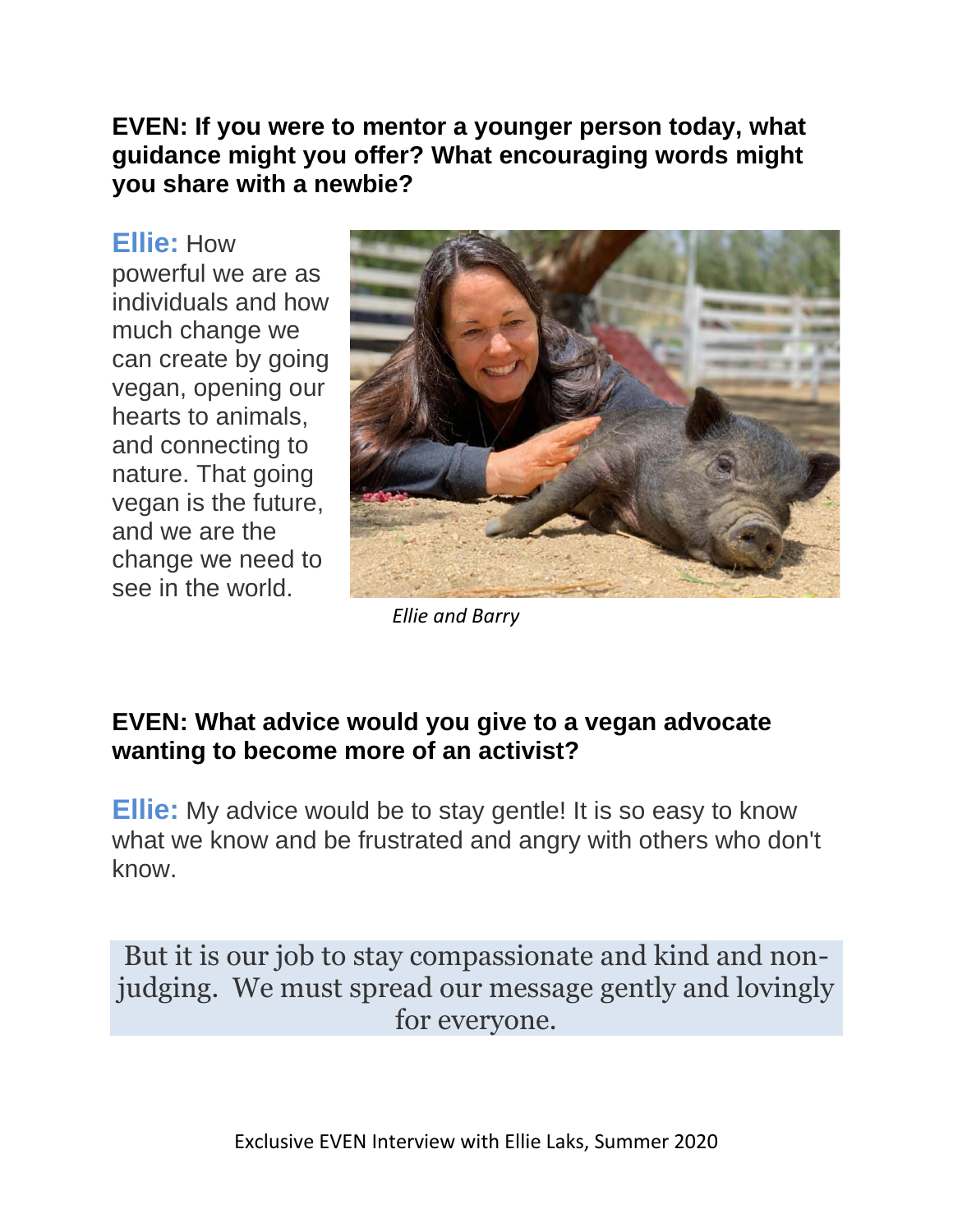#### **EVEN: Do you have a favorite vegan meal or food you can tell us about that really makes veganism work for you?**

**Ellie:** Even though I love eating vegan proteins like Beyond Meat, I really like to eat simple and healthy. My favorite meal is brown rice, delicious vegetables of all colors, and tofu. But the truth is that there is vegan everything nowadays. Being vegan

has never been easier. Enjoying vegan sausages, burgers, ice cream, yogurt, cream cheese, it just gets easier and easier! Chef Jay makes (among so many yummy choices) Vegan Ratatouille and Vegan Lasagna---two of my favorites. Ellie and Jay



# **EVEN: What one thing makes veganism worthwhile for you?**

**Ellie:** Knowing that at the end of the day no one suffered or died for me to live. I sleep very well knowing that.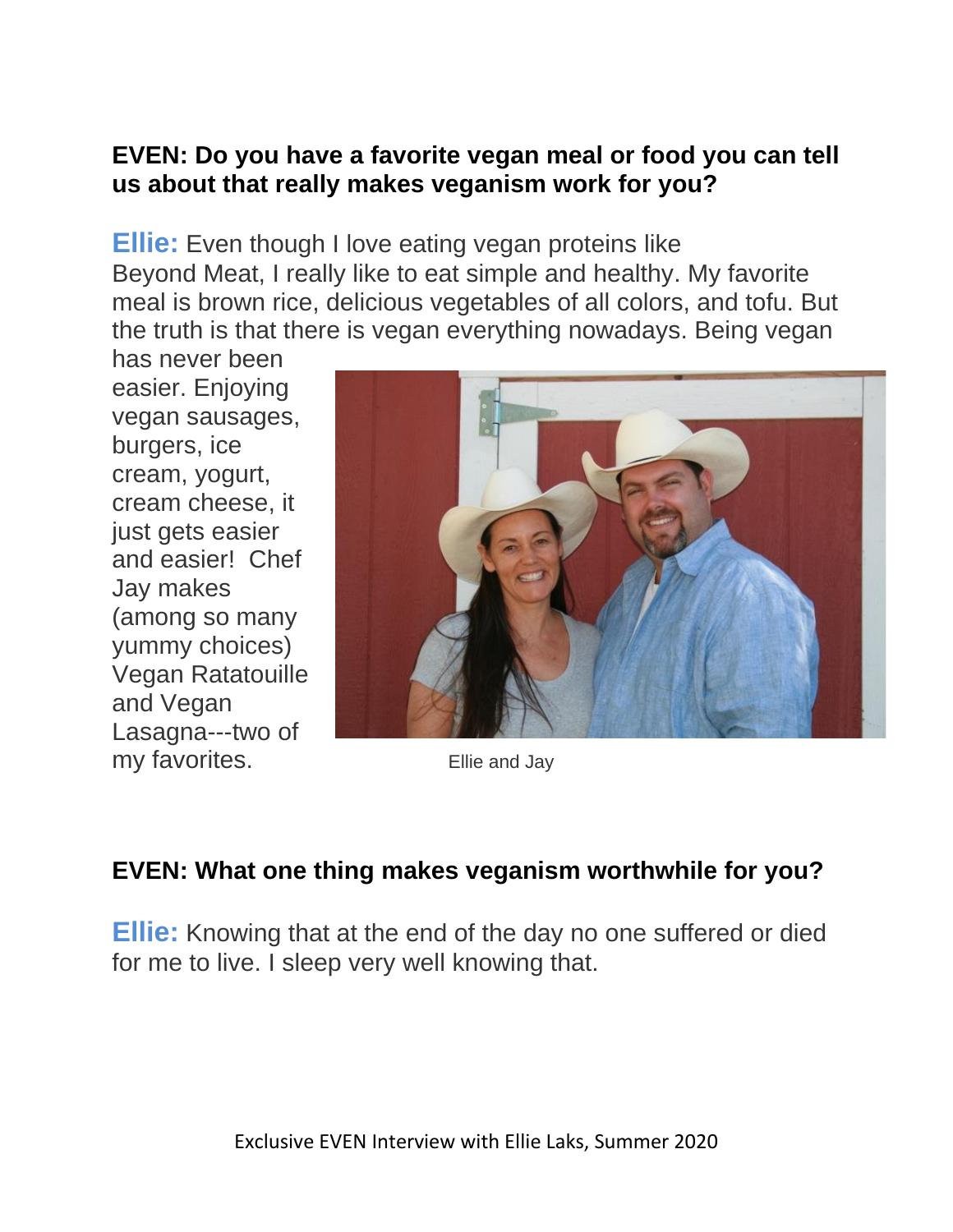# **EVEN: Any opinion or insight on the future of veganism in today's world?**

**Ellie:** More and more youngsters are taking to veganism naturally, more and more older people are coming to veganism for health reasons, more and more doctors are recommending veganism to their patients, there are more sanctuaries and vegan celebrities, and I believe that we will see the end of the dairy industry and the gross decline of the meat industry in our lifetime!



*Sasha*

Change is coming fast! And what a wonderful world it will be!